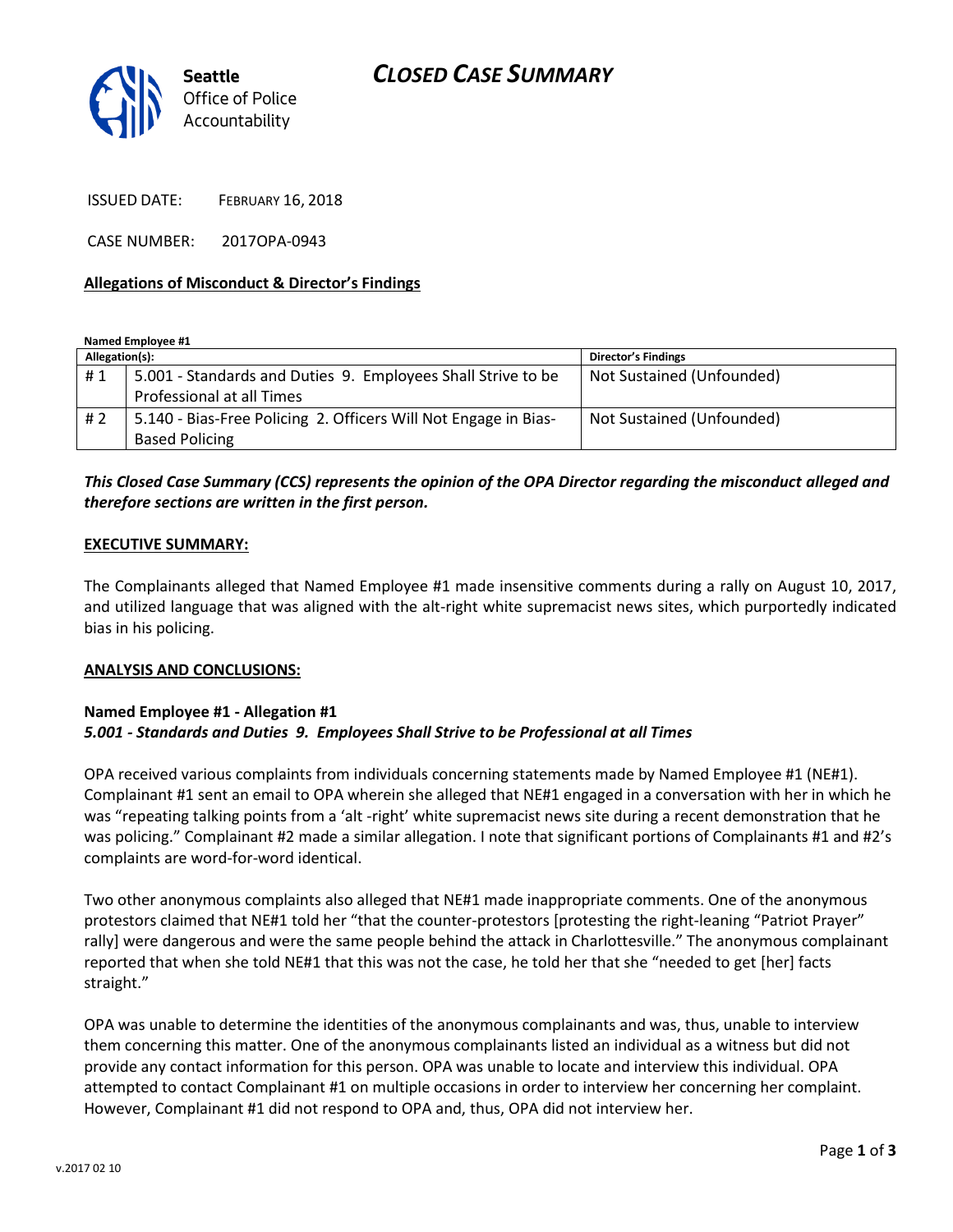

# *CLOSE CASE SUMMARY*

OPA CASE NUMBER: 2017OPA-0943

OPA did obtain an audio-recorded statement from Complainant #2. She stated that she did not actually hear or witness NE#1's alleged statements, but that they were relayed to her by a friend. Complainant #2 stated that her friend wished to remain anonymous. Complainant #2 recalled that she was informed that NE#1 was "ranting" and made two allegedly unprofessional assertions: first, that the counter-demonstrators wanted to get past the police line to "start trouble" and "pick a fight" with the Patriot Prayer group; and, second, that anti-fascists were responsible for the death of a demonstrator in Charlottesville. Complainant #2 argued that these were "alt-right" talking points that were circulated on white supremacist websites. She claimed to know this because she monitored such websites. Complainant #2 agreed to try to obtain video or photographs of the incident, which she said had been previously circulated on Facebook but that may have since been taken down. From my review of the case file, no such videos or photographs were ever provided to OPA.

During his OPA interview, NE#1 recounted that he did have a conversation with a female counter-demonstrator. He recalled that she asked him why he and other officers were preventing counter-demonstrators from getting to Westlake. He told her that the police were trying to prevent a violent confrontation from those marching at Westlake and counter-demonstrators. She asked why that was the case given that the Proud Boys were the violent individuals. NE#1 told her that, in this present situation, the counter-demonstrators, not the Patriot Prayer rally participants were acting in a violent manner. NE#1 explained to OPA that he based this response on information he was hearing over the radio concerning counter-demonstrators who had been throwing smoke bombs and rocks at the police. NE#1 told the woman that this was why they weren't letting the counter-demonstrators go to Westlake at this time. NE#1 told OPA that he did not opine that counter-demonstrators or anti-fascists were responsible for the violence or death that occurred in Charlottesville. NE#1 asserted his belief that he did not act in either an unprofessional or biased manner during his interaction with this individual or anyone else during the demonstration.

The parties appear to agree that NE#1 stated that counter-demonstrators were engaging in violent behavior on the date in question. While that may not have applied to all counter-demonstrators and not to the Complainants in this case, it is a fact that some counter-demonstrators were engaging in disorder and unsafe behavior. Thus, that NE#1 made this statement is not, in and of itself, unprofessional or even untrue. NE#1 denied saying the offensive statement attributed to him concerning the death that occurred at Charlottesville and I agree with the Complainants that the notion that anti-fascists caused that tragic occurrence is factually incorrect. If he did make this statement, I agree with the Complainants that it could have constituted unprofessional behavior. That being said, there is no first-hand evidence that NE#1 actually did so. Complainant #2's account, even if compelling, is entirely hearsay and she did not divulge to OPA who relayed that information to her so that OPA could explore that individual's memory.

For these reasons, and applying a preponderance of the evidence standard, I do not find that NE#1 engaged in any unprofessional behavior during this incident. As such, I recommend that this allegation be Not Sustained – Unfounded.

Recommended Finding: **Not Sustained (Unfounded)**